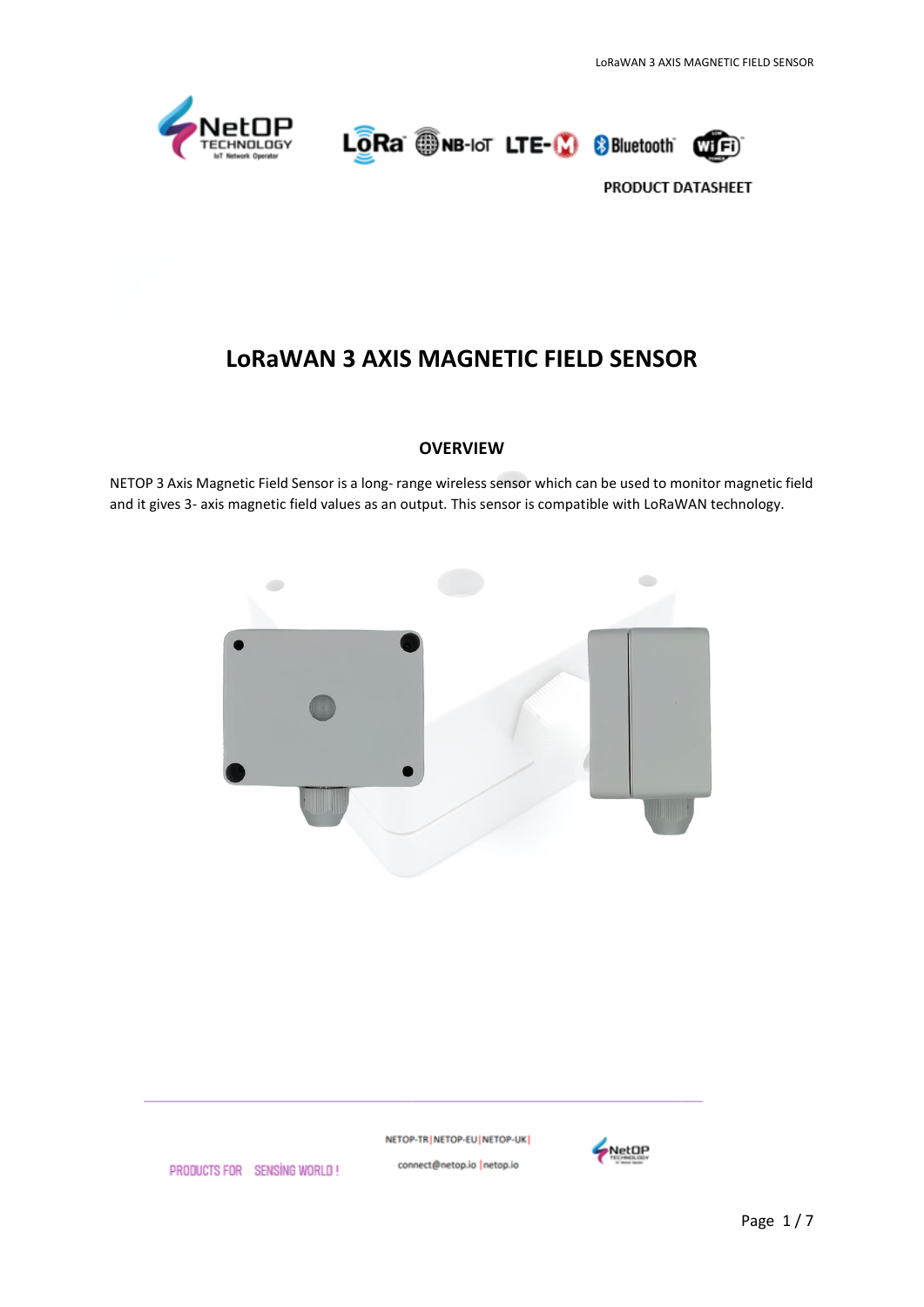





#### **TECHNICAL DRAWING**

## **Box With Terminal Seal**





SECTION A-A

## **Cover Page**





NETOP-TR | NETOP-EU | NETOP-UK |

connect@netop.io |netop.io



PRODUCTS FOR SENSING WORLD!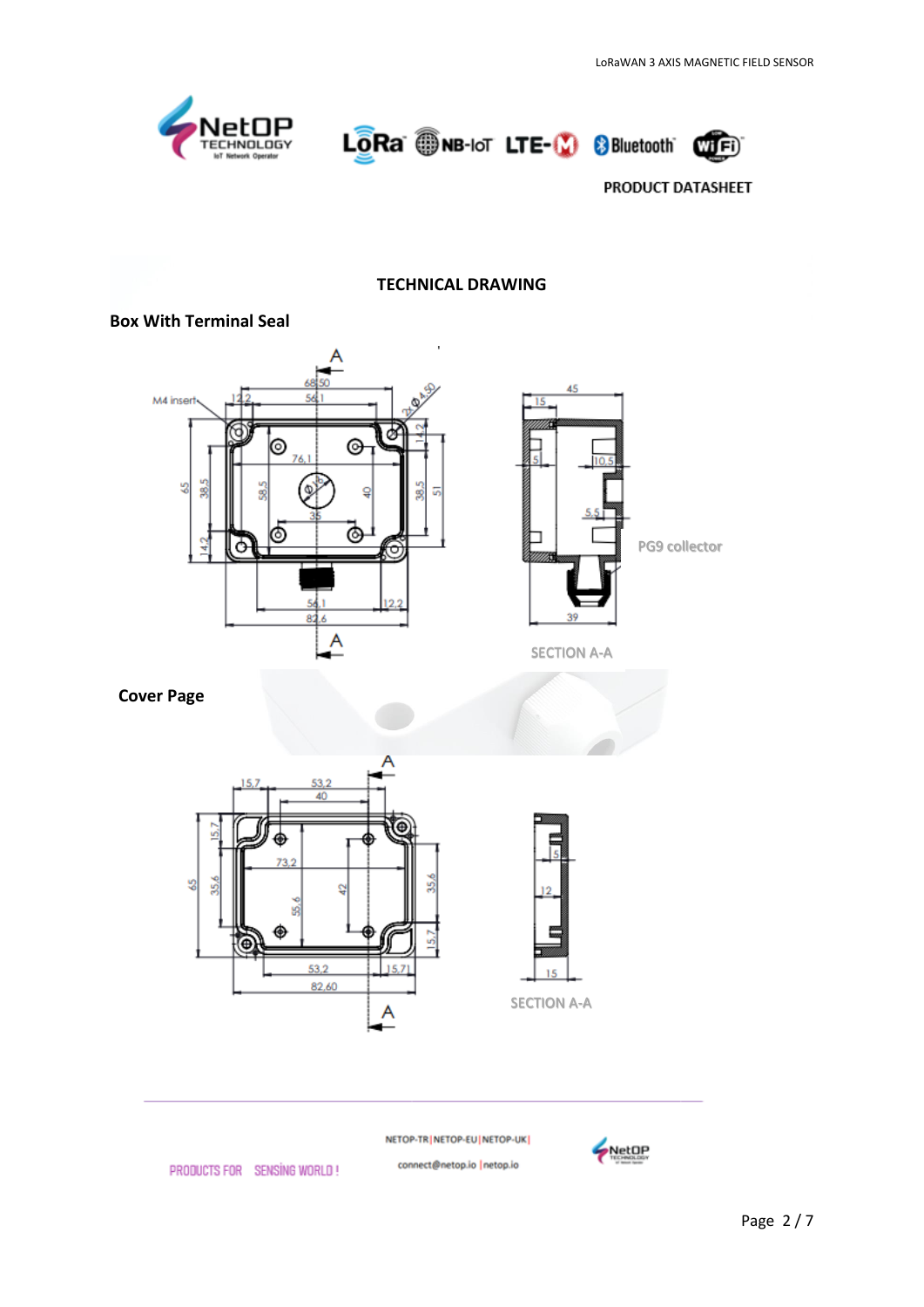





# **KEY FEATURES**

| Real Plug & Play                       |  |
|----------------------------------------|--|
| Easy to mount & install                |  |
| Compatible with LoRaWAN™ specification |  |
| Maintenance free                       |  |
| Secure communication (AES-128)         |  |
| Ultra - Low Power Consumption          |  |
| Certificate: LoRaWAN™                  |  |

# **COMMUNICATION SPECS**

Compatible with LoRaWAN Specification 1.0.3

 $\bullet$ 

The sensor uses Low Power Wide Area Network-LPWAN technology (LoRa) for connectivity

Compliant with Low and High Frequencies (AS923, AU915, CN470, CN779, EU433, EU868, IN865, KR920, RU864, US915 MHz ISM bands)

Supports High power and Low power LoRa RF applications: - Up to +22 dBm at US915 and AU915, - Up to +14 dBm elsewhere

Ultra -low power consumption. Excellent long-term stability.

170 dB maximum link budget

Radio Performance: High RX sensitivity down to -148 dBm

Full ADR, OTAA and ABP support

Long range wireless data transmission

PRODUCTS FOR SENSING WORLD!

NETOP-TR NETOP-EU NETOP-UK

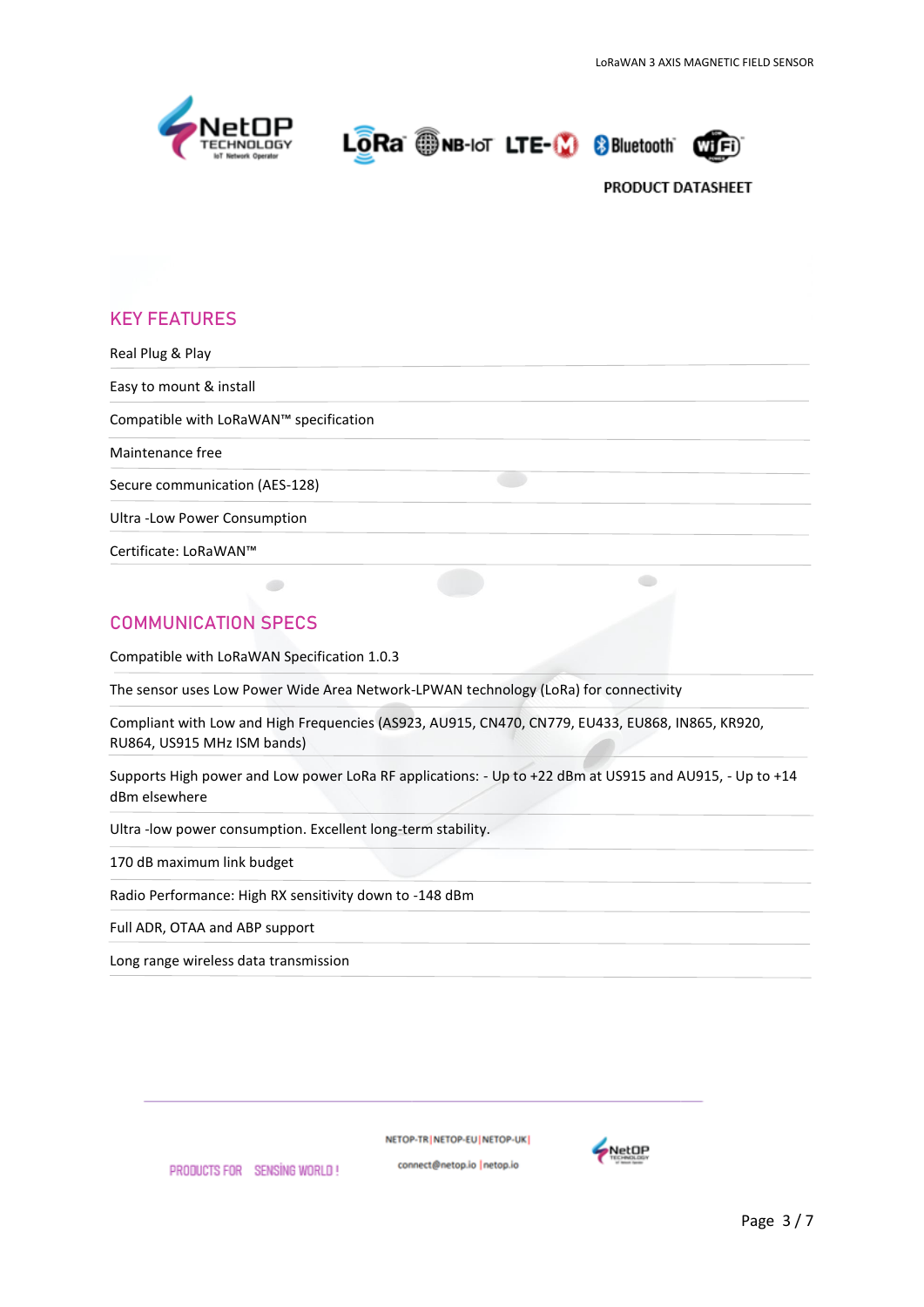





## **MECHANICS**

Housing: ABS (IP65 or higher)

Dimensions: 82.5 x 65 x 45 mm

Operating Temperature: -40°C to 85°C

## **POWER SUPLY**

AA Battery 3.6 V Li-SOCI2-Saft LS 14500

## **INDICATORS**

Status LED (on board)

# **3 AXIS MAGNETIC FIELD SENSOR SPECIFICATIONS**

Magnetic dynamic range: Up to ±50 gauss

 $\bullet$ 

Sensitivity: Typical 1.5 m gauss

## **CERTIFICATIONS & RELIABILITY**

EN 60950-1;2006/A2:2013

ETSI EN 301 489-17 V3.1.1(2017-02)

EN 55032:2015

NETOP-TR NETOP-EU NETOP-UK

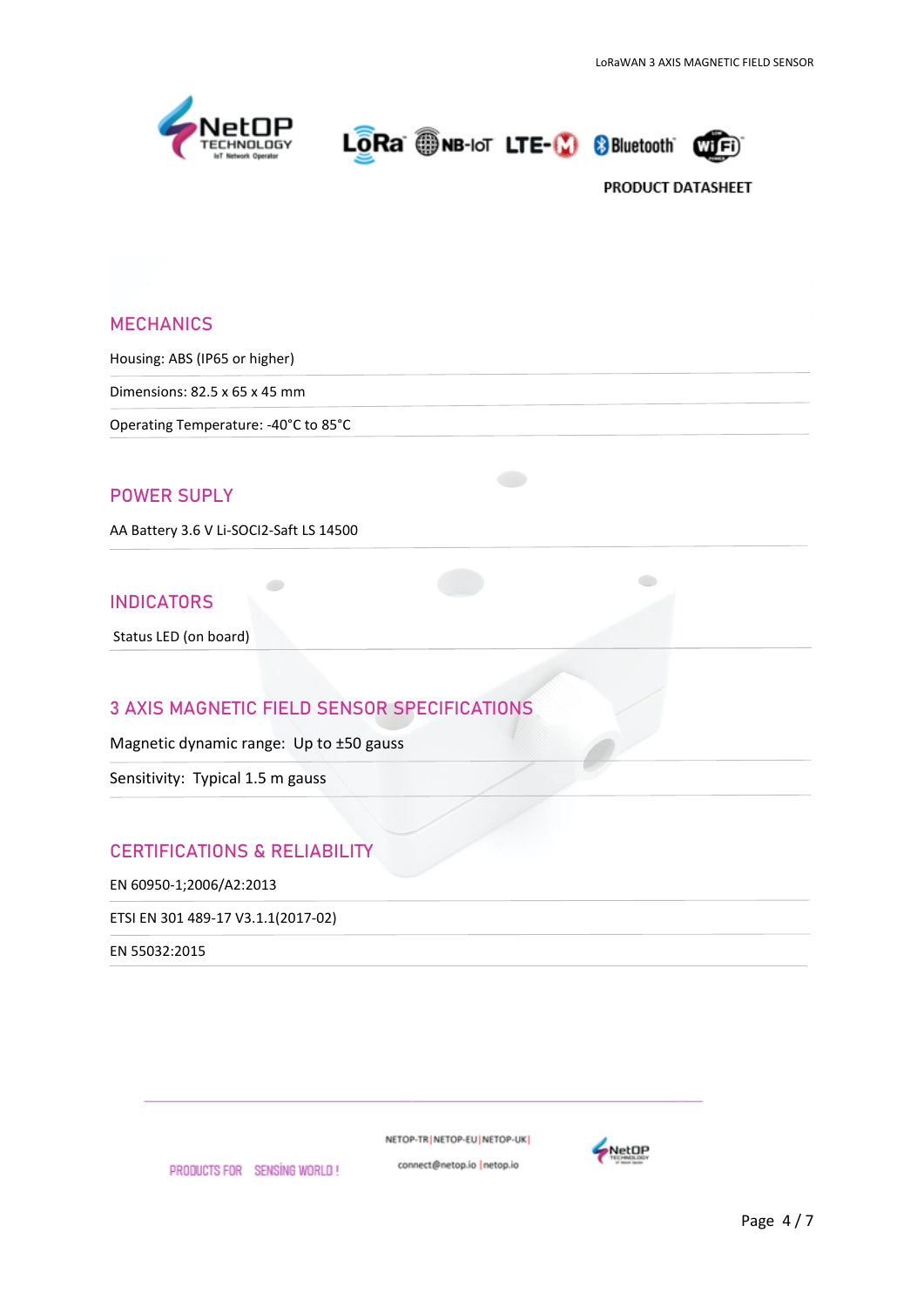



# LoRaWAN FRAME FORMAT

Standard packet size: 24 Bytes

00-01-02-03-04-05-06-07-08-09-10-11-12-13-14-15-16-17-18-19-20-21-22-23

1 byte: Connection Type(1->LoRaWAN)

# INFORMATION

.

|1|: İndicates the type of connection the device uses.



NETOP-TR | NETOP-EU | NETOP-UK | connect@netop.io |netop.io



PRODUCTS FOR SENSING WORLD!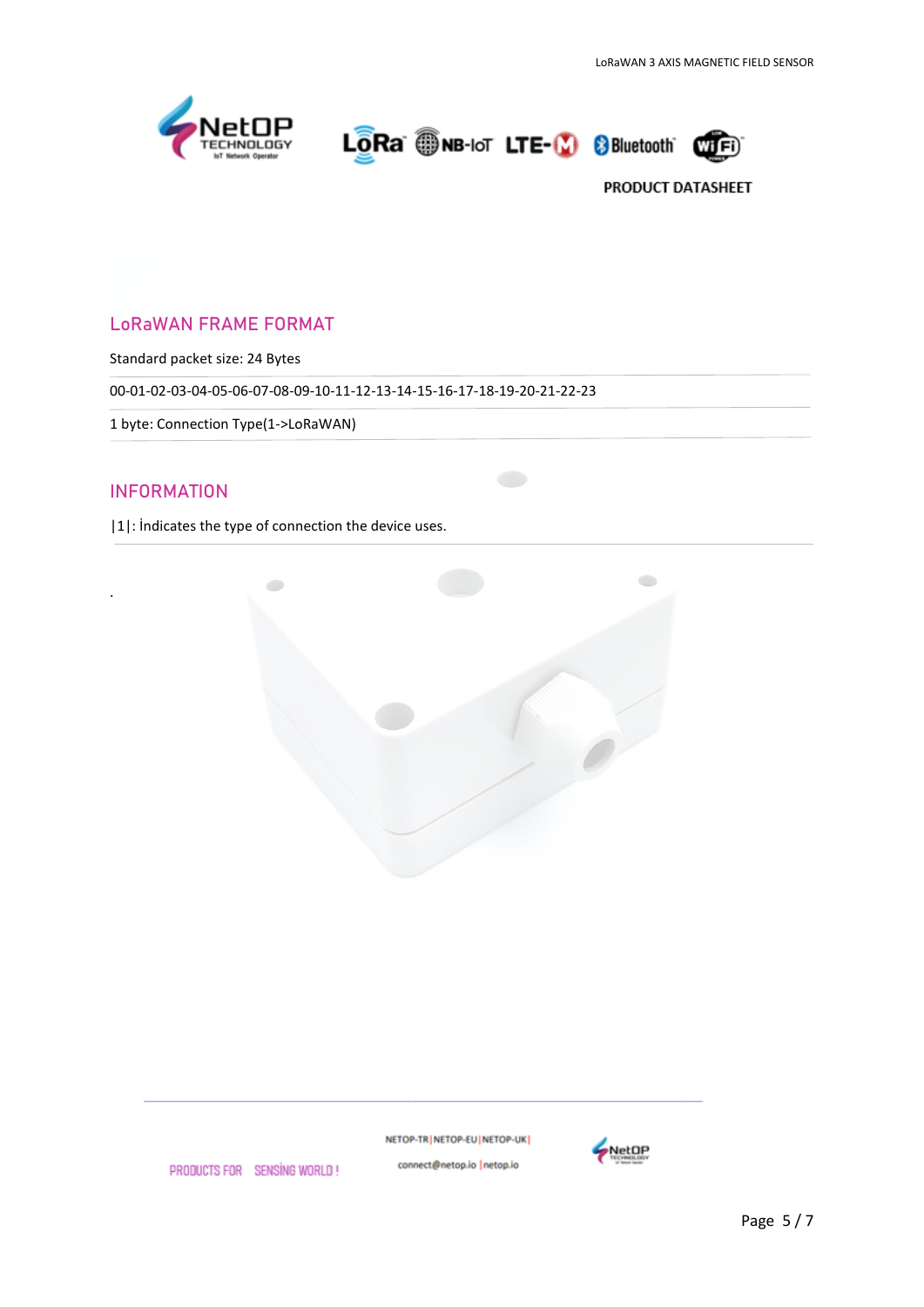

LORa ONB-IoT LTE-10 8 Bluetooth



# LoRaWAN 3 AXIS MAGNETIC FIELD PROTOCOL

01-11-01-05-01-06-01-07-YY-YY-YY-YY-YY-YY-YY-YY-YY-01-2C-25-01-12-BB-BB

01: Selected Slot (1 byte)

11: 3 Axis Magnetic Field Sensor Board ID (1 byte)

0105: 0x0105H -> 261D -> 261 X Axis mG (2 bytes)

0106: 0x0106H -> 262D -> 262 Y Axis mG (2 bytes)

0107: 0x0107H -> 263D -> 263 Z Axis mG (2 bytes)

YY-YY: Empty Data (9 bytes)

012C: Sleeping Period 0x012CH -> 300D Seconds (2 bytes)

25: Payload Counter 0x25H -> 37D (1 byte)

NETOP-TR NETOP-EU NETOP-UK



PRODUCTS FOR SENSING WORLD!